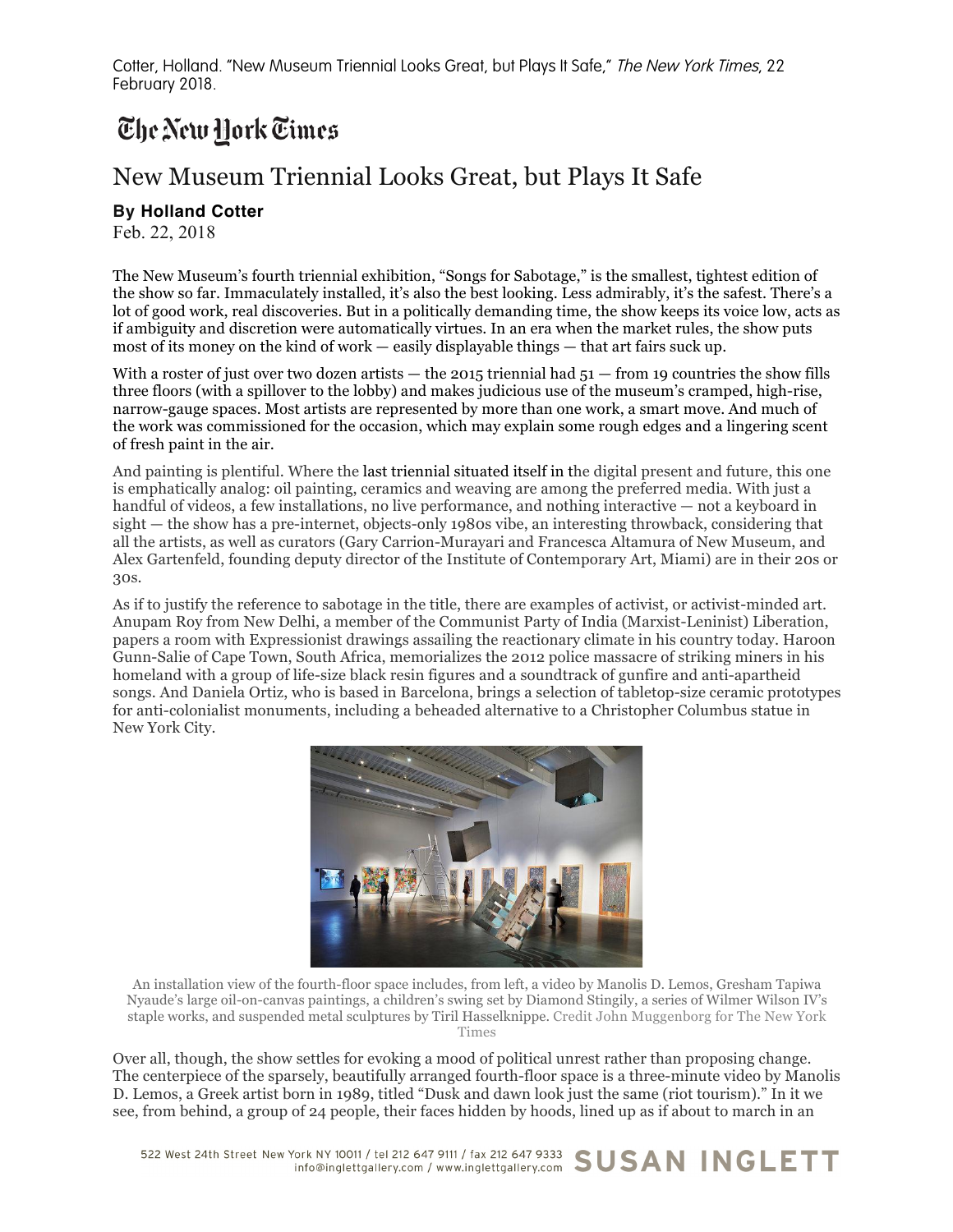Cotter, Holland. "New Museum Triennial Looks Great, but Plays It Safe," The New York Times, 22 February 2018.

empty downtown Athens street. They're facing Omonia Square, the site of frequent anti-government demonstrations during a decade of forced economic austerity. As the video opens, the group sprints toward the square.

But who are these "rioters"? The video is scored with an old, leftist pro-democracy song, but the "dawn" in the title could refer to Golden Dawn, a right-wing Greek nationalist party. And whatever they're protesting, how firm is their commitment to it? As they run, they break formation, move farther and farther apart, weaving back and forth in crisscross patterns. Then as they approach the square, they disperse in individual directions and out of the frame, like a corps de ballet disappearing into the wings. Their political gesture seems to have been little more than a choreographic exercise, charming to watch, but tactically slight.



Detail of Wilmer Wilson IV's "S AM S" (2017), composed of thousands of industrial staples that cover all but small sections of large photographs. Credit John Muggenborg for The New York Times

At the same time, the performance's primary features — physical fragmentation, elusive meaning — are the strengths of other works on the fourth floor. The young American artist Wilmer Wilson IV enlarges photographic images of figures, most of them African-American, that he finds on fliers for parties and church events in his West Philadelphia neighborhood. He attaches the images to tall wood boards with industrial staples — not just a few but hundreds of thousands staples, so that the photograph is almost entirely covered, leaving just small sections — an isolated bottle, or mouth — clear.

From a distance, the effect is gorgeous: an Impressionism of gleaming steel. Up close, though, you zero in on the individual staples and get a sense of the material violation they cause. Whether you see the figures — the bodies — underneath, and whether you consider them to have been assaulted or exalted by their metal overlay, will depend on how close to them, in every sense, you stand.

Large oil-on-canvas paintings by Gresham Tapiwa Nyaude, who lives and works in Harare, Zimbabwe, also lead a double perceptual life. On first view, each is a crazy quilt of lush, fruity colors and abstract shapes. Gradually recognizable forms emerge: patches of military camouflage, detached limbs, headless mouths, grinning or gaping. A wall text — opaquely written, like most in the show — tells us that work is an extended commentary on the political corruption and repression that for decades sent fissures of fear through the country under the rule of the recently deposed president, Robert Mugabe. (What may be a portrait of Mr. Mugabe appears in one of the paintings here.)

There are many ways for art to address such subjects, some far more forthrightly indicting than what we see here. But Mr. Nyuade's satirical approach, mingling hilarity and horror, suits the show's preference for polemical indirection, just as his semiabstract style, which foregrounds color and texture, sustains a prevailing focus on traditional studio formal skills. Indeed, if seen only in passing, these paintings might not register as political art at all.

The same can be said of three suspended metal sculptures by the Norwegian artist Tiril Hasselknippe. On initial encounter, they seem to be boxy, uninventive riffs on old-style Minimalist abstraction. Then you note that Ms. Hasselknippe, in her titles, calls them "balconies." And this identity, within the "sabotage" theme, generates narrative possibilities. You can now see the sculptures as architectural fragments left